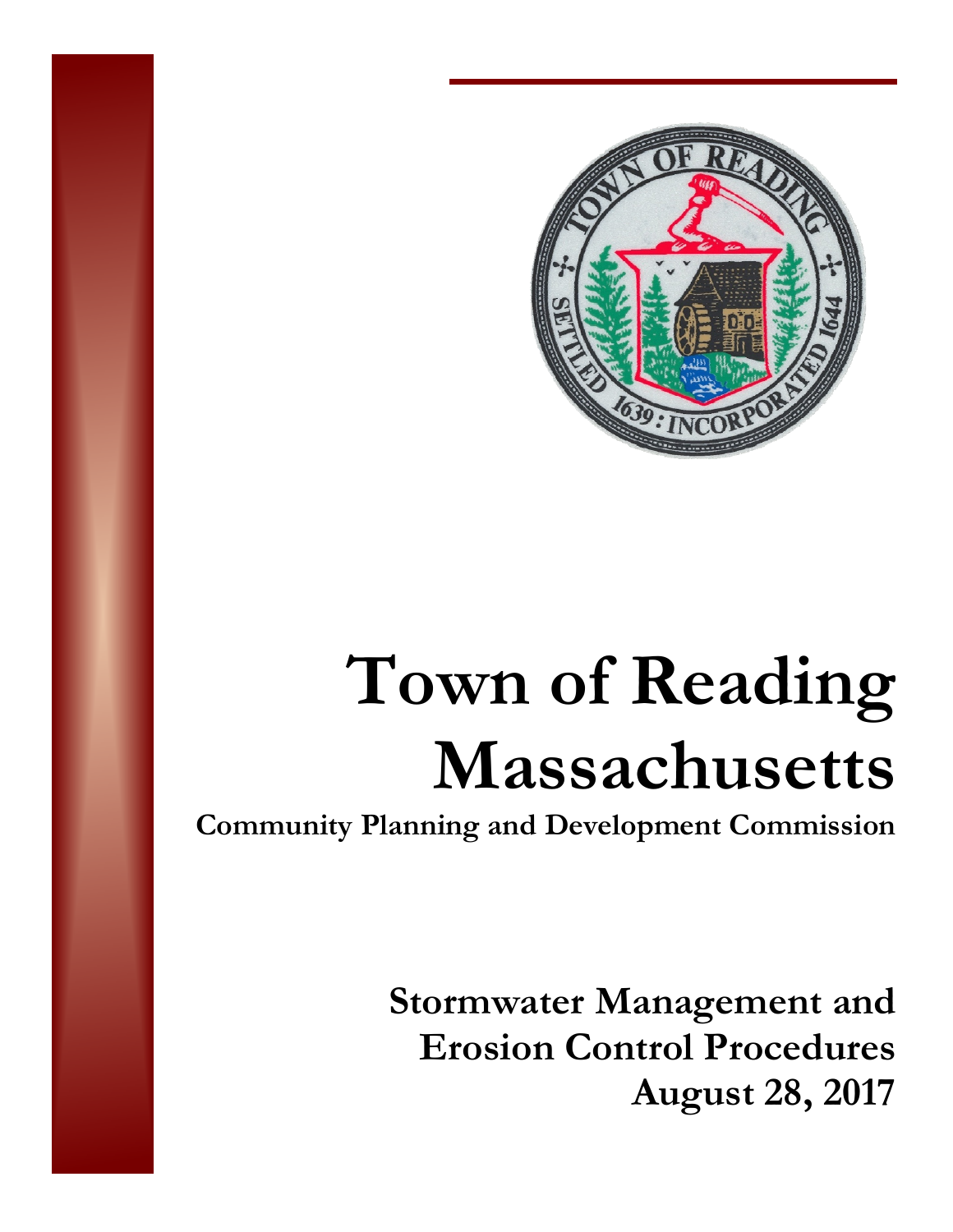#### **Applicability:**

A Stormwater Permit from the CPDC is required if the proposed activity:

- a Results in the disturbance of one or more acres of land; or
- b Is part of a larger Common Plan of Development or sale that will ultimately disturb one or more acres of land.

### **Exempt Activities:**

- Normal maintenance and improvement of land in agricultural or aquacultural use, as defined by MGL Chapter 131 Section 40 and 310 CMR 10.04;
- Normal maintenance of lawns and landscaping; and
- Activities that are subject to the jurisdiction of the Conservation Commission under Section 7.1 of the Reading General Bylaw or MGL Chapter 131 Section 40 and its implementing regulations; demonstrate compliance with the Massachusetts Stormwater Management Standards, as reflected in an Order of Conditions; and are in compliance with the requirements of that Order of Conditions.

#### **Procedures:**

In accordance with the Checklist for a Stormwater Permit, applicants shall submit the following:

- o Three (3) full size (24x36) copies of the required site plans;
- o Six (6) half size (11x17) copies of the required site plans;
- o Eight (8) copies of the application form, narratives & other supporting materials; and
- o An electronic version of everything submitted.

## **Applicants are strongly encouraged to double-side whenever possible. All plans must be to scale.**

The Community Development Director shall make a determination of completeness within ten (10) days of receipt of an application for a Stormwater Permit, in accordance with the Checklist for a Stormwater Permit, and shall notify the Applicant of the determination.

Upon a favorable determination of completeness, the Community Development Director shall distribute the submitted plans and supporting materials to the Town Engineer, DPW Director, Conservation Administrator, and other staff as may be appropriate, and shall schedule the Application on the next available CPDC agenda (allowing sufficient time for public notice).

When an Application for a Stormwater Permit is submitted in conjunction with a Subdivision Plan, Site Plan Review, or other Special Permit within the jurisdiction of the CPDC, the Community Development Director may combine the hearings to streamline the process as applicable. In that event, public notice of the hearings may be combined as well.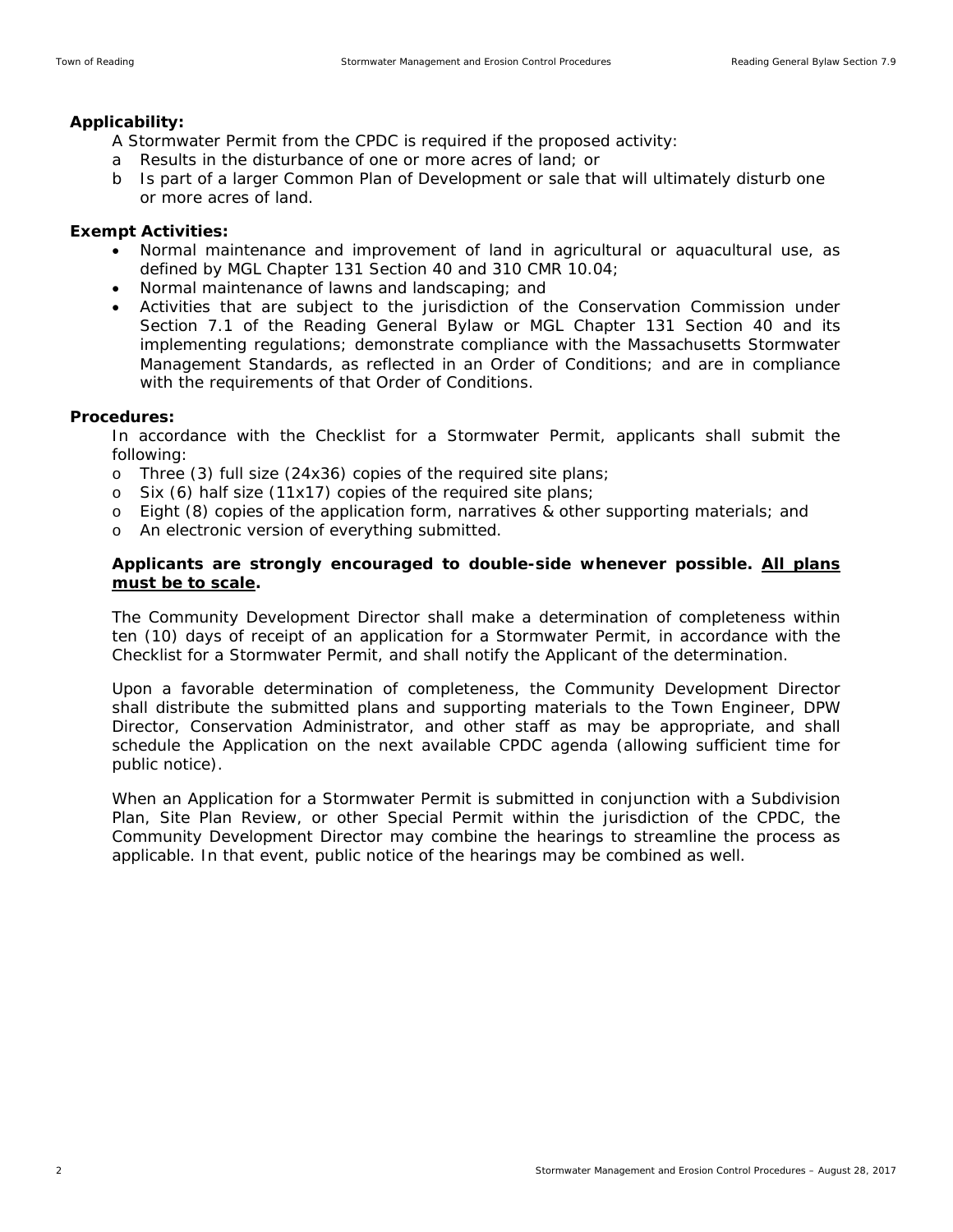# **Application:**

| Name of Applicant Learning and Contract and Contract and Contract and Contract and Contract and Contract and Contract and Contract and Contract and Contract and Contract and Contract and Contract and Contract and Contract |
|-------------------------------------------------------------------------------------------------------------------------------------------------------------------------------------------------------------------------------|
|                                                                                                                                                                                                                               |
|                                                                                                                                                                                                                               |
|                                                                                                                                                                                                                               |
|                                                                                                                                                                                                                               |
|                                                                                                                                                                                                                               |
|                                                                                                                                                                                                                               |
|                                                                                                                                                                                                                               |
|                                                                                                                                                                                                                               |
|                                                                                                                                                                                                                               |
|                                                                                                                                                                                                                               |
|                                                                                                                                                                                                                               |
|                                                                                                                                                                                                                               |
|                                                                                                                                                                                                                               |
|                                                                                                                                                                                                                               |
|                                                                                                                                                                                                                               |
|                                                                                                                                                                                                                               |
|                                                                                                                                                                                                                               |
|                                                                                                                                                                                                                               |
|                                                                                                                                                                                                                               |
|                                                                                                                                                                                                                               |
|                                                                                                                                                                                                                               |
| Phone / Fax                                                                                                                                                                                                                   |
|                                                                                                                                                                                                                               |
| Proposed Use of the Property                                                                                                                                                                                                  |
| Brief Description of the Project / Acres to be Disturbed _______________________                                                                                                                                              |
|                                                                                                                                                                                                                               |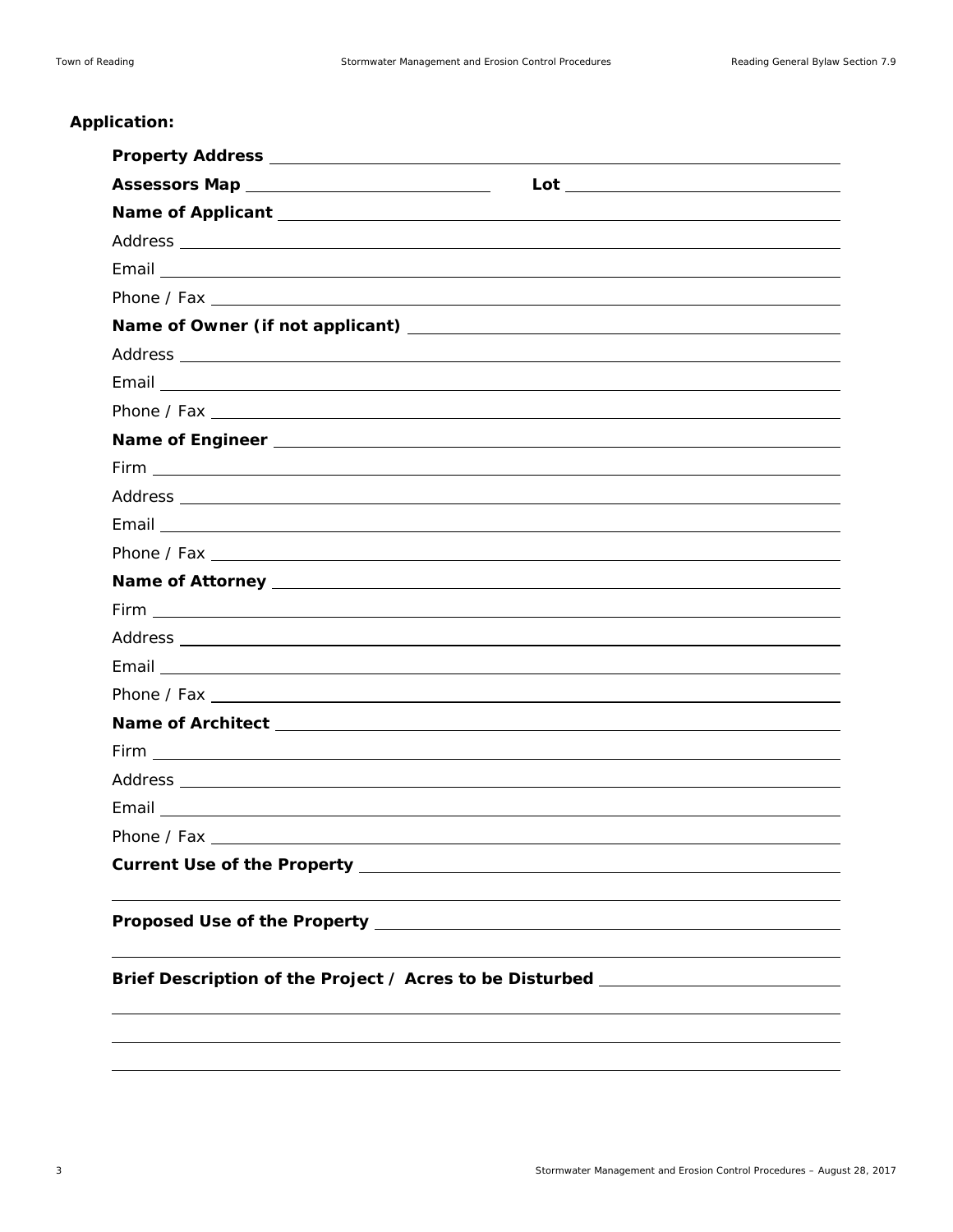#### **Certifications:**

The undersigned Applicant hereby certifies:

- 1 That the aforementioned requisite number of copies of the application, plans and all attachments have been delivered (or are being delivered herewith) to the Planning Division, and that all information in that application is correct to the best of his/her knowledge.
- 2 That a Certified List of Abutters within 300 feet of the subject property together with a stamped, plain (NO RETURN ADDRESS) envelope addressed to each abutter and interested party has been delivered to the Public Services Department.
- 3 That a Certified Check for the required Application Fee in the amount of \$\_\_\_\_\_\_\_\_\_\_\_\_\_\_\_\_\_\_\_\_\_\_\_\_\_\_\_\_\_has been delivered to the Public Services Department.
- 4 That he/she understands and hereby agrees that, in addition to the Application Fee identified in Item 3 above, if the Community Development Director or the Community Planning and Development Commission determines that review of all or any part of this proposed project by an outside consultant of the Community Development Director's sole choosing is necessary for proper evaluation of this project, that he/she shall promptly provide a certified check(s) in an amount equal to the estimated cost of the consultant services to the Planning Division. In addition, that he/she further understands and hereby agrees that the Town of Reading shall not issue any Certificate of Occupancy for this project until any and all such consultant fees which have been duly imposed subject to the Stormwater Management and Erosion Control Regulations have been paid in full;
- 5 That he/she understands and hereby agrees that no Building Permit shall be issued by the Town of Reading until this Application is approved or approved with modifications and/or conditions; that no Certificate of Occupancy shall be issued until the project has been duly certified as completed in full accordance with approved plans, or that the remainder of the work has been bonded to the Town by the Applicant to guarantee such completion; and that the subject property shall not be occupied or used until said Certificate of Occupancy is issued, or such bonding provided;
- 6 That he/she understands and hereby agrees that pursuant to law, notification of this Application and required public hearing(s) must be placed in a local newspaper at the Applicant's expense.

Applicant's Signature Date

Printed Name

The undersigned Property Owner hereby certifies:

I am the owner of the parcel identified as Reading Assessor's Map \_\_\_, Lot \_\_\_, or the authorized signatory for the entity that is the owner of that parcel. I hereby attest that I have knowledge of, and give my consent to, this application. I authorize the CPDC and its authorized agents to enter the aforementioned parcel to verify the information contained in this application and associated documents and, if a permit is granted, to inspect for compliance with permit conditions.

| Owner's Signature | Date |  |
|-------------------|------|--|
|                   |      |  |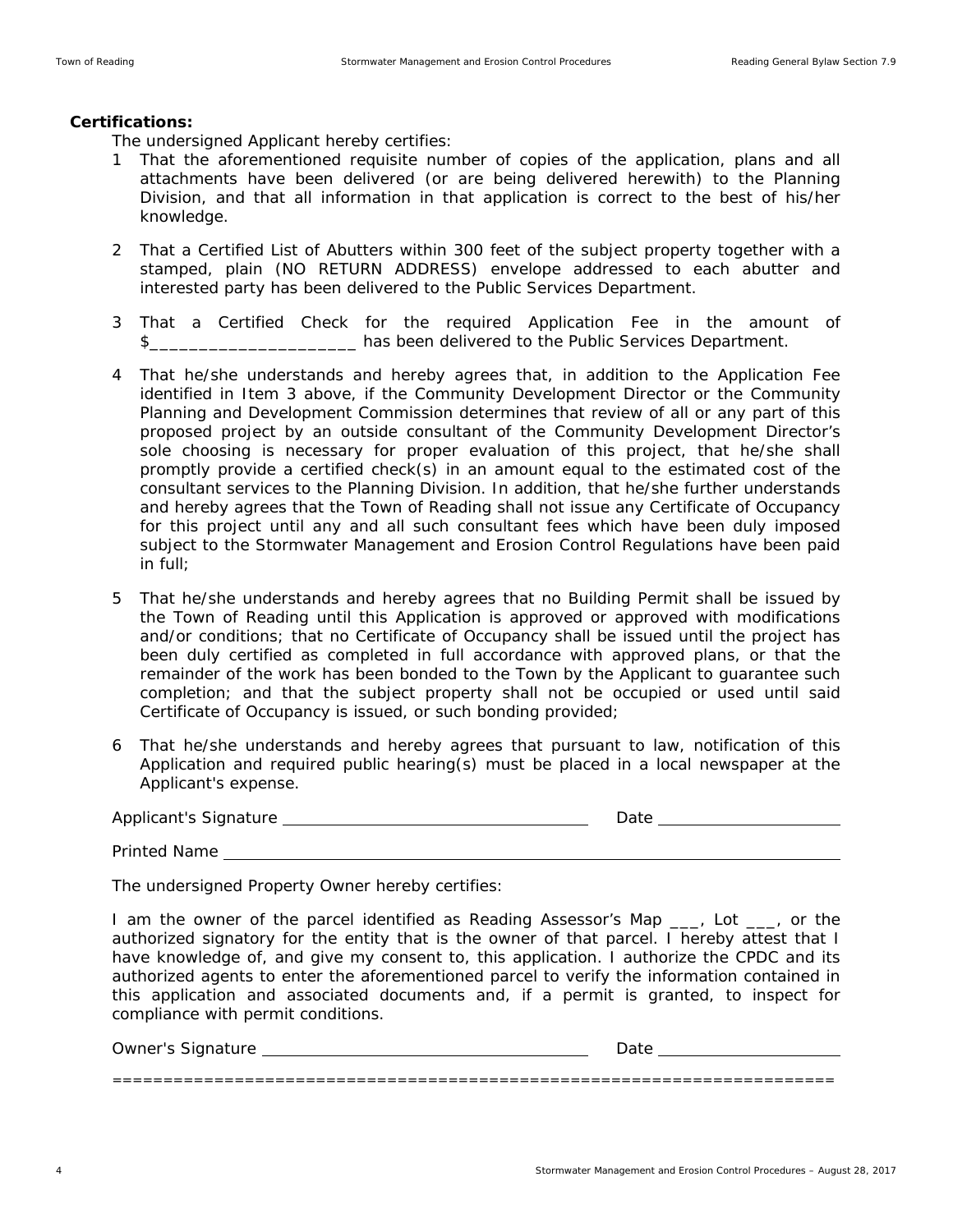Date of Receipt of Application

This application is Complete in accordance with Section 7.9.5 of the Reading General Bylaw and authorized for filing with the Town Clerk.

Community Development Director, as Clerk to CPDC:

Date and the contract of the contract of the contract of the contract of the contract of the contract of the contract of the contract of the contract of the contract of the contract of the contract of the contract of the c

# **Fee Schedule:**

- 1 Municipal Projects (carried out by or for the Town of Reading): No fee
- 2 Single-Family Home: \$500.00
- 3 Other Residential: \$500.00 + \$200.00 per acre of land-disturbing activity
- 4 Commercial or Industrial: \$500.00 + \$500.00 per acre of land-disturbing activity
- 5 Other: \$500.00 + \$200.00 per acre of land-disturbing activity

Determination of category of application shall be in the sole discretion of the Community Development Director.

Fees may be waived or reduced for government agencies or qualified non-profit organizations at the discretion of the CPDC.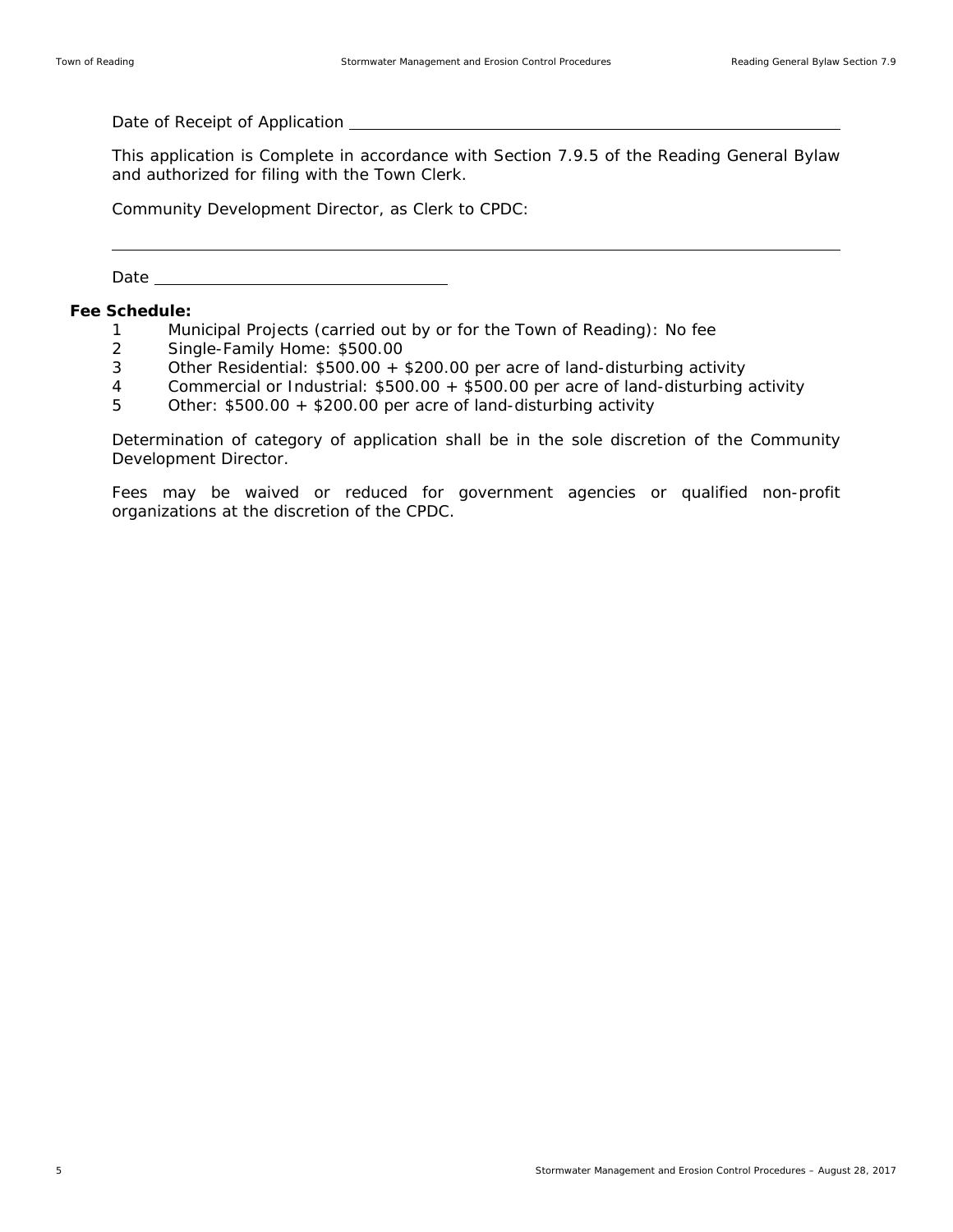| <b>Checklist for a Stormwater Permit</b> |    |                                                                                          |          |        |  |  |
|------------------------------------------|----|------------------------------------------------------------------------------------------|----------|--------|--|--|
|                                          |    |                                                                                          | Provided | Waived |  |  |
| A                                        |    | <b>Stormwater Permit Application - Completed &amp; Signed</b>                            |          |        |  |  |
|                                          |    | <b>B</b> Fee (Certified Check)                                                           |          |        |  |  |
| C                                        |    | <b>Certified Abutters List</b>                                                           |          |        |  |  |
| D                                        |    | Plain White Envelopes Labeled with Abutters'                                             |          |        |  |  |
|                                          |    | Addresses (no return address)                                                            |          |        |  |  |
| E.                                       |    | Erosion and Sediment Control Plan (per 7.9.6)                                            |          |        |  |  |
|                                          | 1. | Narrative containing sufficient information to describe the                              |          |        |  |  |
|                                          |    | nature and purpose of the proposed activity, pertinent                                   |          |        |  |  |
|                                          |    | conditions of the site and adjacent areas, proposed erosion                              |          |        |  |  |
|                                          |    | and sedimentation controls, and any other proposed                                       |          |        |  |  |
|                                          |    | pollution prevention measures                                                            |          |        |  |  |
|                                          |    | 2 Site plan containing the following information:                                        |          |        |  |  |
|                                          | а  | Stamped by MA P.E. or Certified Professional in ESC                                      |          |        |  |  |
|                                          | b  | Names, addresses, numbers of owner, applicant,                                           |          |        |  |  |
|                                          |    | design team                                                                              |          |        |  |  |
|                                          | C  | Title, date, north arrow, scale, legend, locus map                                       |          |        |  |  |
|                                          | d  | Locations of watercourses and water bodies                                               |          |        |  |  |
|                                          | e  | Lines of existing abutting streets showing drainage                                      |          |        |  |  |
|                                          |    | (including catch basins), driveway locations and curb                                    |          |        |  |  |
|                                          |    | cuts                                                                                     |          |        |  |  |
|                                          | f  | Property lines of entire site with delineation and                                       |          |        |  |  |
|                                          |    | number of SF to be disturbed                                                             |          |        |  |  |
|                                          | g  | Drainage patterns and approximate slopes anticipated                                     |          |        |  |  |
|                                          |    | after major grading activities (construction phase                                       |          |        |  |  |
|                                          |    | grading plans)                                                                           |          |        |  |  |
|                                          | h. | Location and details of ESC measures, including                                          |          |        |  |  |
|                                          |    | structural and non-structural measures, interim                                          |          |        |  |  |
|                                          |    | grading, material stockpiling areas                                                      |          |        |  |  |
|                                          | j. | Location, description of, and implementation schedule                                    |          |        |  |  |
|                                          |    | for temporary and permanent seeding, vegetative                                          |          |        |  |  |
|                                          |    | controls, and other stabilization measures                                               |          |        |  |  |
| F.                                       |    | Stormwater Management Plan (per 7.9.7)                                                   |          |        |  |  |
|                                          |    | 1 Narrative describing the measures proposed by the                                      |          |        |  |  |
|                                          |    | Applicant for reducing adverse post-construction impacts                                 |          |        |  |  |
|                                          |    | from stormwater and how those measures meet the                                          |          |        |  |  |
|                                          |    | relevant Massachusetts Stormwater Management                                             |          |        |  |  |
|                                          |    | Standards                                                                                |          |        |  |  |
|                                          |    | 2 Site plan containing the following information:                                        |          |        |  |  |
|                                          | a  | Stamped by MA P.E.                                                                       |          |        |  |  |
|                                          | b  | Names, addresses, numbers of owner, applicant,                                           |          |        |  |  |
|                                          |    | design team                                                                              |          |        |  |  |
|                                          | С  | Title, date, north arrow, scale, legend, locus map                                       |          |        |  |  |
|                                          | d  | Existing and proposed topography at 2-foot contour                                       |          |        |  |  |
|                                          |    | intervals                                                                                |          |        |  |  |
|                                          | е  | Existing site hydrology, conveyances, impoundments                                       |          |        |  |  |
|                                          | f  | Estimated seasonal high groundwater elevation (Nov -                                     |          |        |  |  |
|                                          |    | April) in areas to be used for retention, detention or                                   |          |        |  |  |
|                                          |    | infiltration                                                                             |          |        |  |  |
|                                          | g  | Existing and proposed vegetation and ground surfaces<br>with runoff coefficient for each |          |        |  |  |